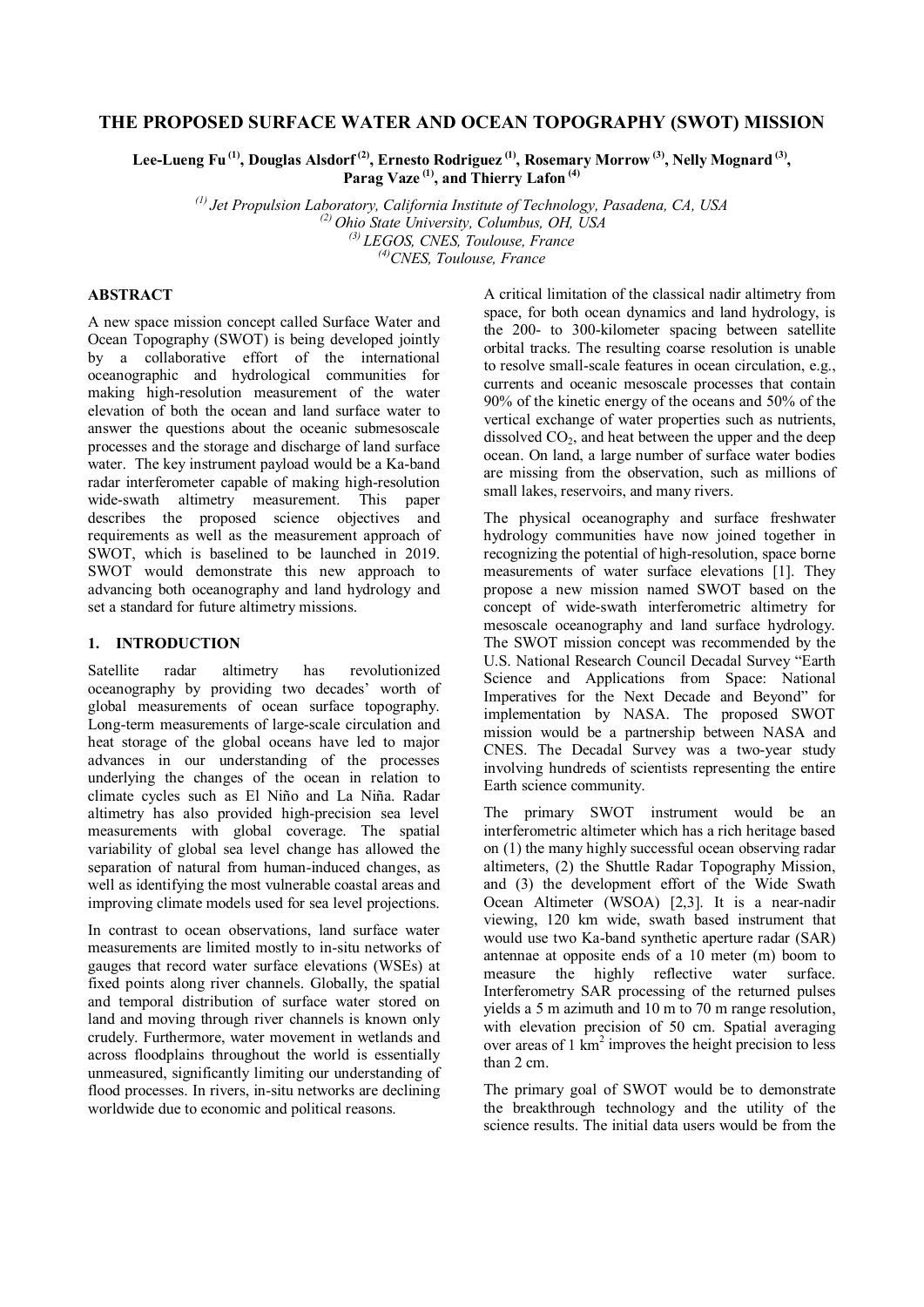research community committed to cutting-edge science and technology. The operational community would be engaged in participating in the analysis of the new type of data. However, the mission would not be driven by operational requirements. After successful demonstration, it is anticipated that this new technique would be further improved and optimized for operational applications in the future.

### **2. THE OCEANIC SUBMESOSCALE VARIABILITY**

Observations made by satellite altimeters since 1980s have provided progressively improved views of the of pulses averaged over 1 second, the noise level of the sea surface height (SSH) measurement is substantial, making ocean SSH signals at wavelengths less than 100 km not well observed. A typical wavenumber spectrum of SSH deviations from a time mean, sampled along a long satellite pass (from the Jason Mission) from Bering Sea to Drake Passage in the Southern Ocean, is shown in Fig. 1a [5]. At wavelengths longer than 100 km, the spectrum shows a typical "redness" with power density increasing with wavelength. The spectral slope levels off at wavelengths shorter that 100 km, showing the dominance of measurement noise at the submesoscales. However, very high resolution models that resolve the submesoscale [4] show a



*Figure 1. (a) Spectrum of sea surface height anomaly from Jason altimeter data (solid line). The two slanted dashed lines represent two spectral power laws with k as wavenumber. The horizontal dashed line represents the proposed SWOT requirement of measurement noise at 1/km sampling rate. The slanting solid straight line represents a linear fit of the spectrum between 0.002 and 0.01 cycles/km. It intersects with the threshold noise level at 15 km wavelength [4]. (b) Wavenumber spectra for simulated kinetic energy at 10- m depth. Straight lines indicate -5/3 (dotted), -2 (dashed), and -3 (dot–dash) spectrum slopes. The five other lines correspond to different simulations whose resolutions increase from 12 (green), 6 (red), 3 (black), 1.5 (blue) to 0.75 km (purple) [5].*

global ocean mesoscale eddy field that contains most of the kinetic energy of the ocean circulation. In parallel to these observations, ocean models have also progressed from coarse-resolution, highly dissipative mesh grids to higher resolutions where mesoscale eddies dominate the solutions. We are now able to produce simulations of the present state of the ocean which compare increasingly well to observations. However, the skill of these models in making long range predictions of the ocean is still very limited, because they lack a physically-based representation of the submesoscales, i.e., scales of 1–100 km that are important for turbulent transport and energy dissipation. Ocean models running at sufficient resolutions to address submesoscale dynamics have just begun to emerge (e.g., [4]), but we need global observations at these scales to guide the model development.

Conventional nadir-looking radar altimeters have a footprint on the order of  $2-10$  km. Even with thousands cascade of energy from the mesoscale to the submesoscale, such that the ocean spectra remains "red" down to kilometric wavelengths (Fig. 1b).

When the noisy measurements along nadir tracks are smoothed and merged to produce two-dimensional maps, the spatial resolution is on the order of 200 km even with combined data from two altimeters [6]. This resolution is not even sufficient to resolve the details of the two-dimensional structure of ocean currents like the Gulf Stream and Kuroshio, whose cross-current dimension is on the order of 100 km. Although combined data from TOPEX/Poseidon and ERS have been used extensively to study the characteristics of ocean eddies [7], the size of the observed eddies has been limited to diameters larger than 100 km.

Mesoscale eddies from 30-300 km are effective in transporting ocean properties (nutrients, heat, salt, carbon) horizontally in the upper ocean, as illustrated by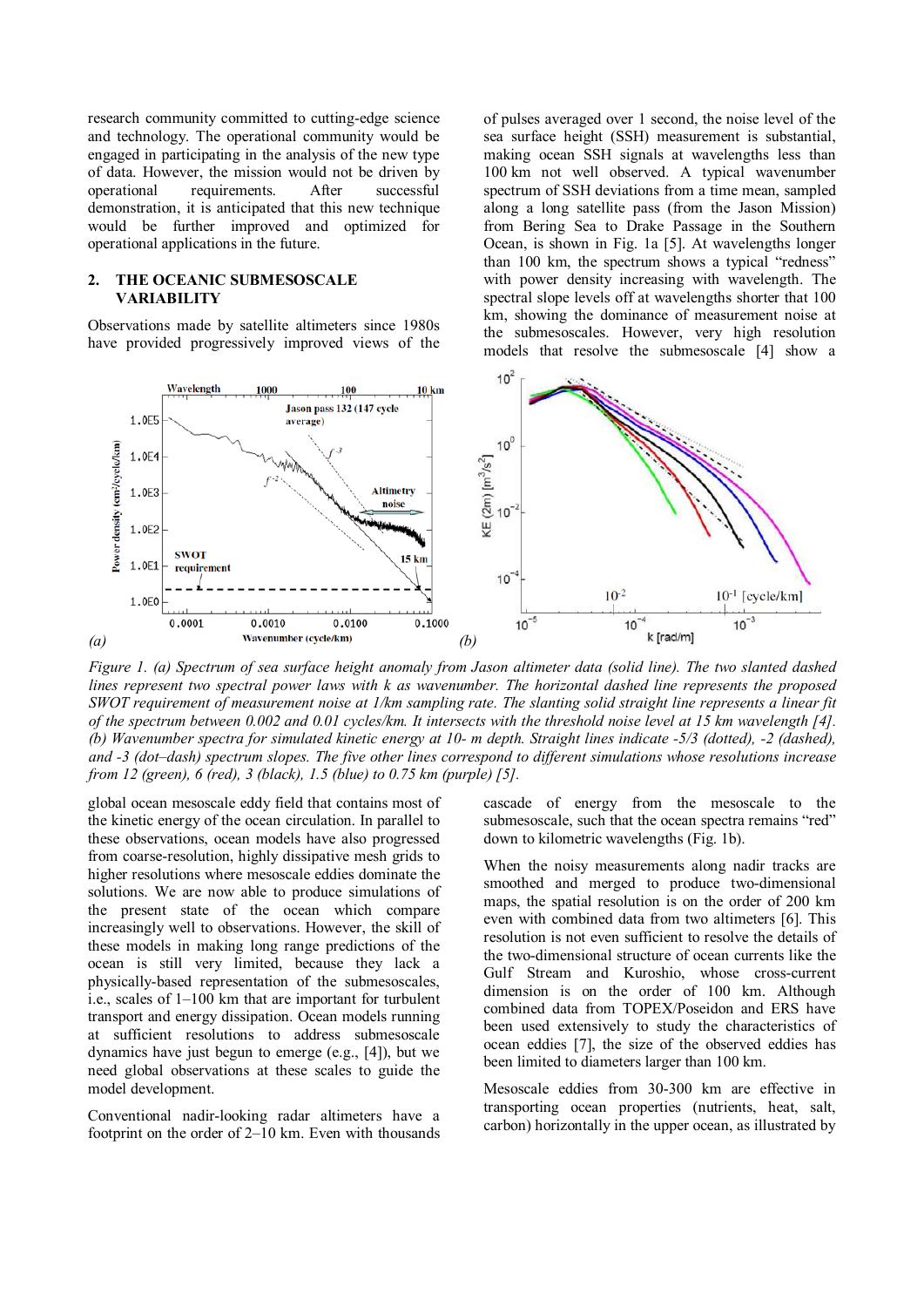Fig. 2. Ocean variability at the submesoscales in the form of fronts and filaments is most effective in the vertical transport of ocean properties between the upper layers of the ocean and the deep ocean, accounting for about 50% of the total vertical transport. This vertical transport of ocean properties is important for understanding the ocean's role in climate change, in terms of the rate of oceanic uptake of heat and  $CO<sub>2</sub>$ . The vertical transport of nutrients is important to the biogeochemical cycle of the ocean that also has important effects on climate. For example, the current generation of carbon models suggest that one third to one half of the global uptake of anthropogenic  $CO<sub>2</sub>$ occurs south of 30°S, yet the errors in the different model estimates are large. The highest simulated total uptake in the Southern Ocean is 70% larger than the lowest [8]. Proposed SWOT measurements of the mesoscale and submesoscale dynamics, combined with state-of-the-art carbon and biogeochemical models, would greatly improve estimates of  $CO<sub>2</sub>$  uptake and nutrient cycles.

To make an order of magnitude advance in resolution for resolving the submesoscales, the measurement noise



*Figure 2. The oceanic motion at submesoscales (1– 100 km, in green color) are effective in transferring heat, carbon dioxide, and other water properties from ocean surface to the deep ocean. Blue color represents motions at mesoscales (100–500 km) transferring ocean properties mostly horizontally and red color represents mixing processes at scales less than 1 km (courtesy of R. Ferrari of MIT).*

must not be greater than the signal at a wavelength of about 15 km as shown by the horizontal dashed line in Fig. 1a, in which the SSH spectrum is extended from the power law to wavelengths of 10 km. The noise requirement corresponds to a power density of about 2 cm<sup>2</sup>/cycle/km, approaching two orders of magnitude less than that of the Jason altimeter. This performance in SSH measurement translates to a geostrophic velocity error of 10 cm/sec at 15 km wavelength at 45 degree latitude. The two dimensional SSH map anticipated from SWOT would then allow the study of the submesoscale ocean eddies (wavelengths from 15-100 km), fronts, narrow currents, and even the vertical velocity at these scales.

The oceanic submesoscales happen to coincide with the scales of oceanic internal tides. These are oscillations of the ocean's internal density surfaces (the thermocline) at tidal frequencies causing surface elevations of a few centimeters at scales of 10–100 km. If not corrected, these signals would cause errors in the computation of ocean geostrophic currents with magnitude of a few cm/sec, comparable to the signals at these scales. To obtain information on internal tides so that they could be removed from the observations, we must avoid sunsynchronous orbits that would alias solar tides to zero frequency and thus contaminate the signals for studying ocean circulation. The orbit configuration must also be chosen not to alias different tidal components onto the same frequency, which would make the determination of various components of internal tides impossible. Long time series would be needed to determine the various components of the tides. We also desire to cover as much high-latitude oceans as possible where the technology of radar interferometry would provide the first opportunity to map the ocean surface topography with minimized sea-ice contamination. With these considerations, the orbit inclination has been assumed to be 78 degrees, beyond which the tidal aliasing would become a significant issue. The proposed orbit would provide coverage from 78S to 78N with a 22-day repeat period.

Because of the finite swath of the measurement, overlapping coverage will increase with latitude, from two samples per repeat period at the equator to more than four samples at latitudes higher than 45 degrees and more than six samples higher than 60 degrees. However, this sampling is not sufficient for resolving the time scales of the submesoscale processes everywhere. Therefore, the mission would start with a fast-sampling phase with 1-3 day repeat cycle for calibration/validation as well as for understanding the temporal variability of the signals. High-resolution circulation models would be developed and calibrated for representing the high-frequency signals. Such models would then assimilate observations for producing estimates of the temporal evolution of the submesoscale processes. Therefore, modeling and data assimilation would be an important component of the mission.

### **3. HYDROLOGICAL PROCESSES OF SURFACE WATER ON LAND**

Under the threat of global climate change, one of the most urgent problems is the change in global fresh water supplies. In-situ measurements have been traditionally used to provide information on surface water storage and river discharge. However, it is important to recognize that globally, the number of insitu streamflow gauging stations is in decline. The implication of this decline is that less data will be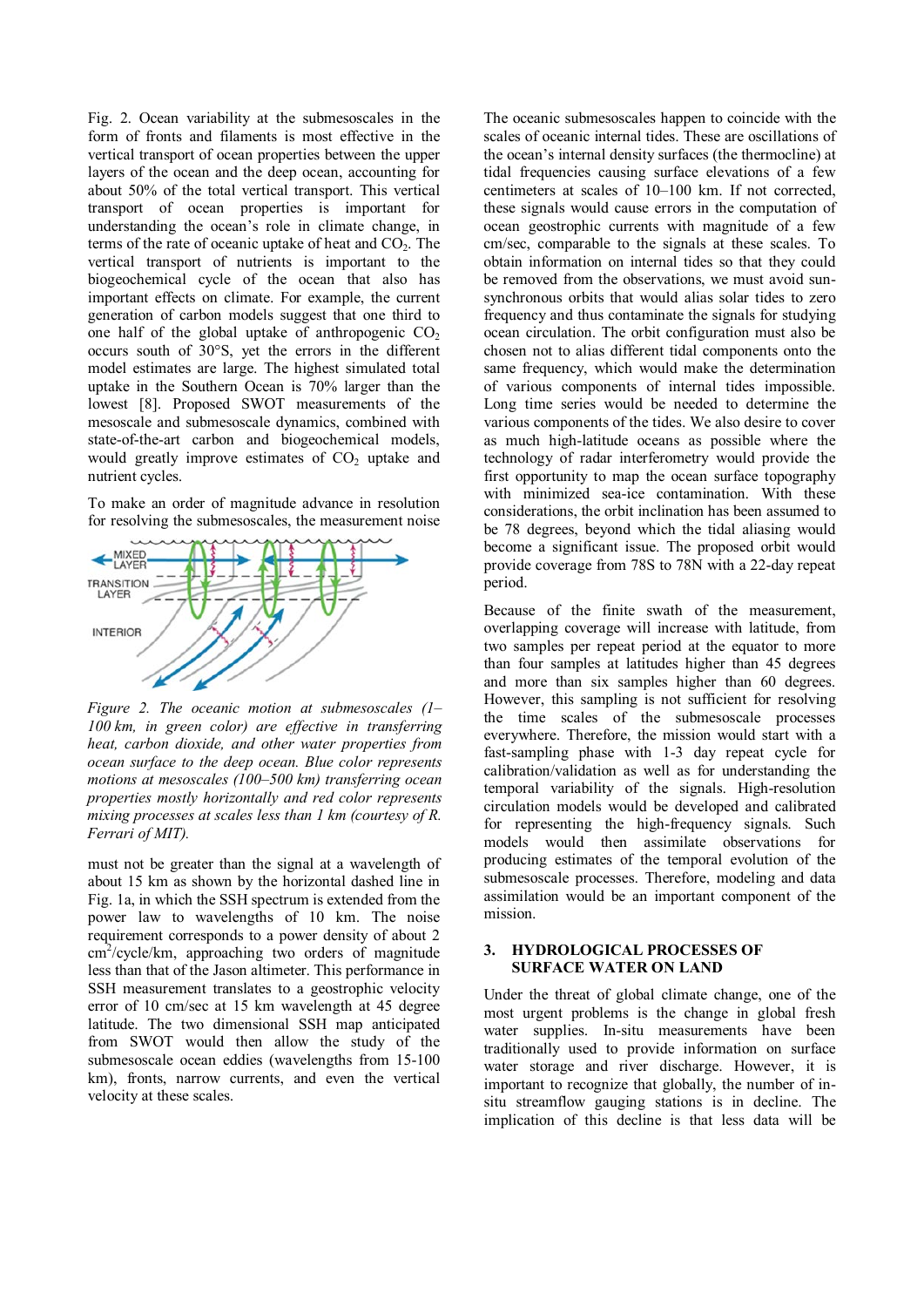available for hydrologic characterization in the future. Moreover, many countries do not share hydrologic data, as shown in Fig. 3. For countries whose water resources and flood risk management depends on information from upstream countries, the implications of data sharing are particularly important. These issues of data decline and lack of data sharing constitute a hydrologic data problem which is difficult to solve with in-situ approaches alone; e.g., remote locations are difficult to access regularly whereas other regions suffer from significant economic decline and political instability. Remote sensing is crucial for solving this hydrological data problem.

The primary SWOT hydrology science question relates to the global water cycle: "What is the spatial and temporal variability in the world's terrestrial surface water storage and discharge? How can we predict these variations more accurately?" The anticipated ability of SWOT to provide WSE, as well as freshwater discharge and storage change in lakes, reservoirs, wetlands, and rivers at the global scale, would provide a tremendous leap forward in understanding the dynamics of the land surface branch of the global water cycle. Moreover, measurements of spatial and temporal changes in water elevations along the course of rivers would complement in-situ gages, and should foster advances in the understanding of fluvial processes. Additionally, the ability to derive river discharge measurements from a single global WSE dataset would certainly improve



*Figure 3. Countries that share hydrologic data (pink) and which do not (blue); courtesy of Vladimir Smakhtin, International Water Management Institute.*

understanding of hydrological dynamics in ungauged basins [9], and other locations where data are not available due to data-sharing issues. To illustrate the use of proposed SWOT observations in estimating river discharge, a simulation was carried out with synthetically-generated SWOT measurements assimilated into a hydrologic model for a reach of the Ohio River (Fig. 4). For the same reasons as stated in the preceding section on oceanography, modeling/data assimilation would also be an important component of the hydrological application of SWOT data.

The second SWOT hydrology science question is: "How much water is stored on a floodplain and subsequently exchanged with its main channel? How much carbon is potentially released from inundated areas?" As noted by Richey et al. [10], the quantities of water exchanged between the Amazon River and its floodplain can be up to 25% of the average annual flow. Despite the magnitude of these exchanges, they are currently unmeasured. Proposed SWOT measurements would provide the means to study the nature of the floodplain hydraulics. A better understanding of the global water cycle would allow for a detailed investigation of linkages with the global carbon cycle. Richey et al. [10], for instance, have suggested that evasion of  $CO<sub>2</sub>$  from river surfaces may be of the same order of magnitude as terrestrial carbon fluxes. Better estimation of this term in the global carbon balance requires better time-varying measurements of global inundated area than could be produced by any current sensors.

The third SWOT hydrology science question is: "What policy implications would freely available water storage data have for water management? Can health issues related to waterborne diseases be predicted through better mappings?" For transboundary rivers where water resources and flood risk management are international in nature, proposed SWOT measurements of upstream reservoir levels could prove useful. Remote sensing of



*Figure 4. Discharge estimates from assimilating synthetic SWOT observations into a hydrodynamic model of the Ohio River for different repeat times (top; [11]).*

surface water bodies has been used to study waterrelated infectious diseases such as schistosomiasis (e.g., [12]). The projected utility of SWOT measurements would be explored in this context.

These science questions would lead to the following mission requirements: a) all lakes greater than 250 m  $\times$ 250 m must be measured with a temporal resolution of at least 10 days, and a vertical precision of at least 10 cm; b) in order to observe most global lakes and rivers, the SWOT measurements must be made to at least to 74 degrees latitude; c) in order to observe global fluvial processes, rivers with widths greater than 50–100 m must be measured. The vertical precision of WSE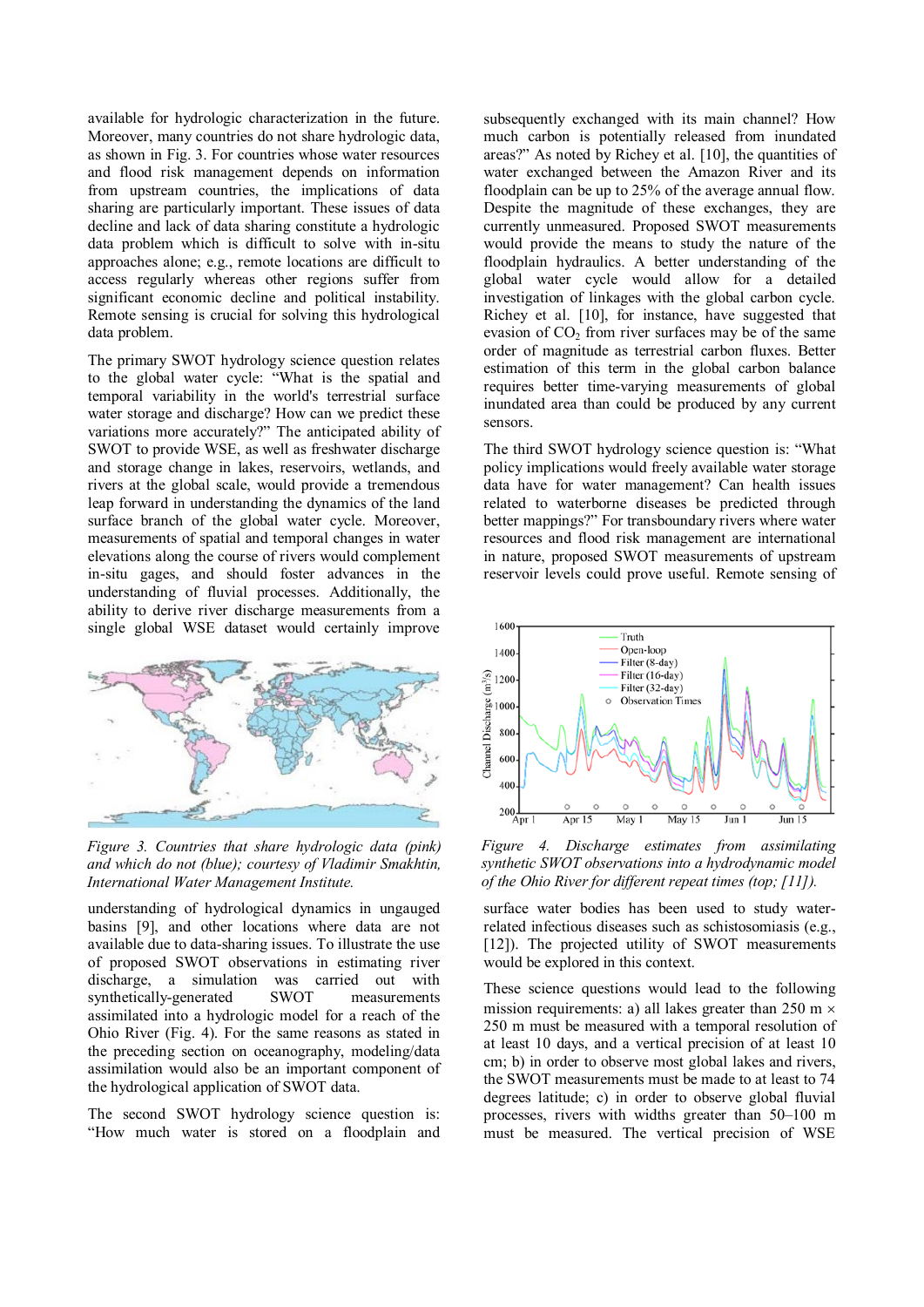measurements must be at least 10 cm, and river slope must be measured to within  $10$   $\text{rad}$  (1 cm km<sup>-1</sup>).

### **4. OTHER APPLICATIONS**

In addition to the core mission goals discussed in the previous two sections, the projected SWOT data would be useful for a variety of other scientific applications. These applications would not drive the mission requirements or cost, but the mission design development would not preclude them, assuming that enabling these science applications would have small or no impact on the mission design or cost.

Although it is impossible to foresee all the applications that could be made of the proposed SWOT data, the following is a list of applications being considered:

- 1. SWOT could be a complementary data set to the operational oceanographic altimeters in the Topex/Poseidon, Jason series, to continue the monitoring of global sea level rise and the ocean's response to climate variations, primarily for scientific and not operational purposes.
- 2. SWOT data could improve the estimates of barotropic and internal tides, globally in the deep ocean, coastal regions, and underneath sea ice and ice shelves.
- 3. SWOT could collect data over coastal regions that would be of significant benefit to coastal oceanography and estuary hydrology, possibly after assimilation into regional models, and improve storm surge models.
- 4. SWOT could collect data over the tidally affected portions of rivers, and estuaries and wetlands, to help better understand the dynamics of freshwater/marine interaction dynamics.
- 5. SWOT data could provide an accurate distribution of the upper ocean heat content, which affects the overlying atmospheric circulation, and is important for weather forecasting, including cyclone and hurricane prediction.
- 6. The SWOT data could be used to estimate the global ocean mean sea surface and surface slopes. These data could be used to improve estimates of the ocean bathymetry at higher resolution and accuracies than currently possible. In conjunction with gravity missions, it could also be useful for estimating the marine geoid and absolute geostrophic currents
- 7. SWOT surface water extent data could be useful for estimating CO2, CH4, and other biogeochemical fluxes and their changes from inundated regions.
- 8. SWOT data could potentially provide useful target of opportunity information for flood events, both in near-real time and post-event analysis.
- 9. SWOT data could potentially be used for measuring the topography of part of the Greenland and Antarctic ice sheets, and their changes.
- 10. SWOT data could potentially be used for mapping the thickness of floating sea ice by measuring sea ice freeboard.
- 11. SWOT data could be used to improve the Earth's mean land/ice topography, its changes and potential land-cover classifications, at a higher resolution, an enhanced accuracy, and uniformly referenced to a well-defined International Terrestrial Reference Frame (ITRF).

# **5. THE MEASUREMENT APPROACH**

Displayed in Fig. 5 is a schematic illustration of the measurement configuration of the proposed SWOT Mission. The major instrument would be a Ka-band radar interferometer (KaRIN). Other instruments would



*Figure 5. A schematic illustration of the measurement configuration of the proposed SWOT Mission*

include those from a standard payload of a precision radar altimeter system (e.g., Jason-2): a 3-frequency microwave radiometer; a nadir looking, dual-frequency C- and Ku-band radar altimeter; and three orbit determination systems including a microwave tracking receiver called DORIS, a GPS receiver, and a laser retroreflector. The nadir gap between KaRIN's swaths would be filled with the nadir looking altimeter, similar to the Jason-2 altimeter. In addition to providing nadir coverage, the nadir-looking instrument would be able to collect during rain and provide data for the calibration of the Ka-band interferometer. The 3-frequency radiometer would be used for the estimation of the wet tropospheric delay along the nadir direction, as has been done for the TOPEX/Poseidon and Jason altimeters. The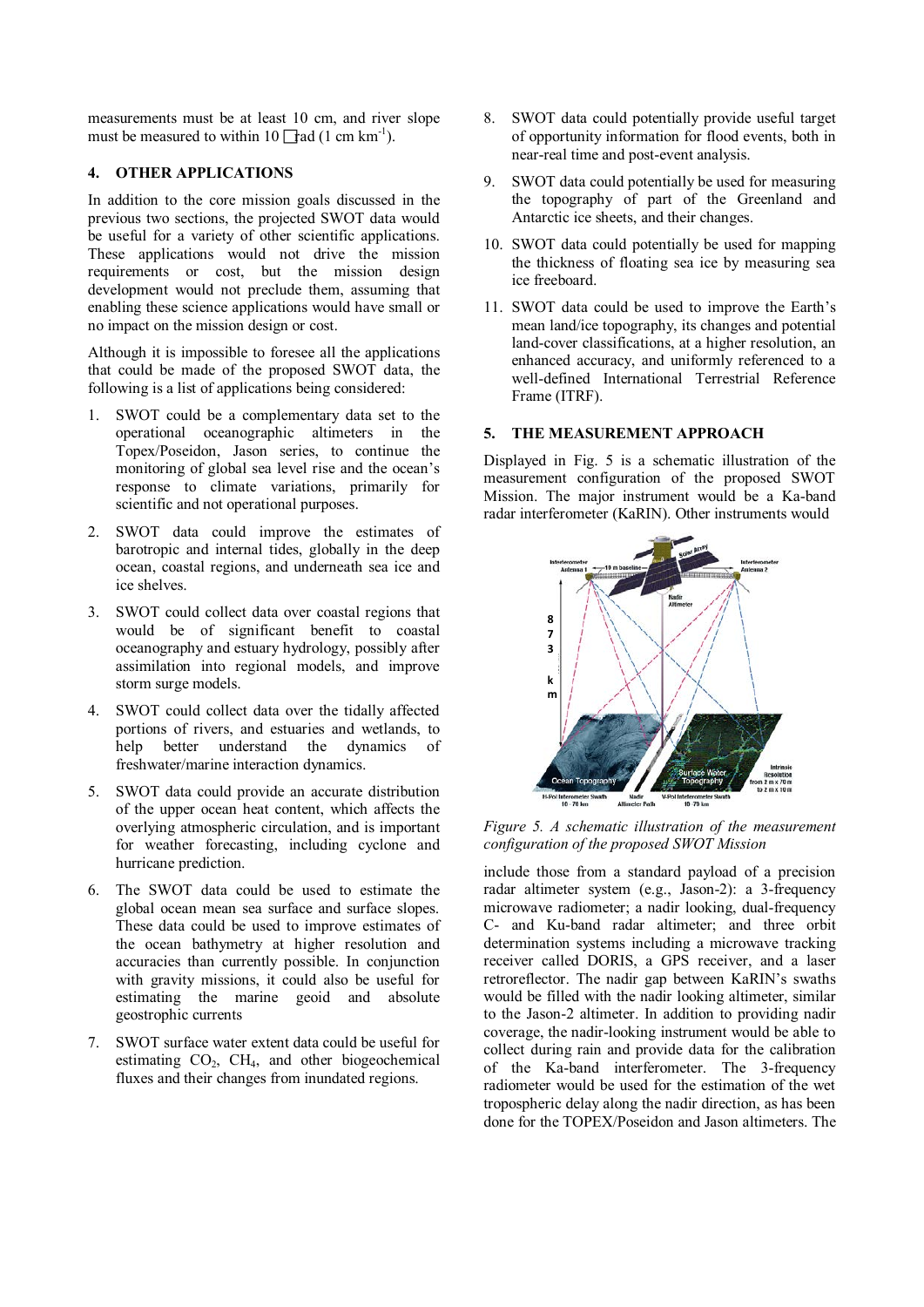precision orbit determination system would obtain a centimeter level precision orbit. The combined KaRIN and nadir altimeter configuration would allow us to resolve the full spectra of submesoscale to large-scale ocean dynamics.

## **5.1. The Ka-Band Radar Interferometer**

Conventional altimeters use ranging measurements, which require additional *a priori* assumptions (e.g., the first return is from the nadir direction) in order to obtain heights and location measurements. In addition, because altimeters are nadir looking instruments, they can only provide along-track one-dimensional measurements. These limitations of radar altimetry can be overcome by the introduction of a second antenna to achieve triangulation by measuring the phase difference between the two radar returns [13,14], a technique called interferometric synthetic aperture radar (IFSAR). This technique is quite mature and has been demonstrated from airborne platforms, and most notably from space by the Shuttle Radar Topography Mission (SRTM), where two IFSARs (at C- and X-bands) produced global data with an accuracy of a few meters.

In order to achieve centimeter accuracies, a few changes to the SRTM design would be required. The major contributor to height errors is the lack of knowledge of the interferometric baseline roll angle: an estimation error of  $\delta\theta$  will result in a height error  $\delta h = x \delta\theta$ , where x is the cross track distance. Clearly, the error would be reduced if the swath cross-track distance, or, equivalently, the radar look angles are reduced. In SRTM, the look angle varied from about 20º to about 60º. We propose to limit KaRIN's maximum look angle to about 4.5º, which would reduce the outer swath error by about 14 times, compared to the SRTM outer swath attitude error. A similar reduction applies to errors due to phase, since the two errors have similar angular signatures [14]. The reduction in look angles would entail a reduction in swath, from 220 km for SRTM, to about 60 km (from 10 km to 70 km in cross-track distance), for the KaRIN instrument. In order to mitigate this loss in coverage, the instrument would look to both sides of the nadir track to achieve a total swath of 120 km. The isolation between the two swaths would be accomplished by means of offset feed reflect array antennas which would produce beams of orthogonal polarizations for each swath. This technology was developed for WSOA, and the antennas have been prototyped and their performance demonstrated.

The height noise of the instrument is proportional to the ratio between the electromagnetic wavelength  $(\lambda)$  and the interferometric baseline (B). For SRTM, a 63 m baseline was required to achieve the desired height accuracy using a wavelength of 5.6 cm  $(\lambda/B \sim 8.9 \times 10^{-4})$ . Such a large structure would entail large costs. In order to reduce the instrument size, KaRIN would use a smaller wavelength (Ka-band,  $\lambda$ =0.86 cm), and reduce the interferometric mast size to 10 m  $(\lambda/B \sim 8.6 \times 10^{-4})$ . The technology for a 10 m interferometric mast capable of meeting the stringent mechanical stability required for centimetric measurements has been developed by Able Engineering (SRTM mast manufacturer) in support of the WSOA technology development. Height noise can be reduced by averaging neighbouring image pixels. SRTM averaged about two pixels in order to achieve a 30 m spatial resolution with a meter level height noise. To achieve centimetric height noise, and also to produce images of the water bodies, an increase in the intrinsic range resolution of the instrument would be required. Using a 200 MHz bandwidth system (0.75 m range resolution) would achieve ground resolutions varying from about 10 m in the far swath to about 70 m in the near swath. A resolution of about 5 m (after onboard data reduction) in the along track direction is derived by means of synthetic aperture processing. Noise reduction would be achieved by averaging over the water body.

Note that to achieve the desired resolution, SAR processing must be performed. On board processing to  $1 \text{ km} \times 1 \text{ km}$  pixels for ocean applications is achievable. However, the large volume of the high-resolution data for hydrological applications must be downlinked for ground processing. Therefore, after passing through a data reduction presuming filter, the raw data would be stored and subsequently downlinked to the ground. The data downlink requirements could be met with four 300 Mbit/sec X-band receiving stations.

# **6. CONCLUSIONS**

Observing and understanding the oceanic submesoscale processes is critically important to understanding the role of the ocean in regulating climate change. Measurements of WSE would provide an important opportunity for advancing understanding of the spatial and temporal distribution of surface water, one of the major issues facing society resulting from global climate change. Thus, the proposed SWOT Mission would address two key questions on future climate change. First, what is the role of the oceanic mesoscale and submesoscale processes in the ocean's capacity for regulating the rate of climate change? Second, what is the consequence of climate change on the distribution of water on land? The collaboration of the oceanographic and hydrological communities has been very productive in the development of the SWOT concept. A summary of the proposed mission's science rationale, preliminary requirements, and a preliminary mission design has been provided by a comprehensive report [15]. Taking advantage of the legacies from the long-lasting partnership between the US and France in developing the series of precision altimetry missions as well as WSOA, both technical and scientific aspects of the